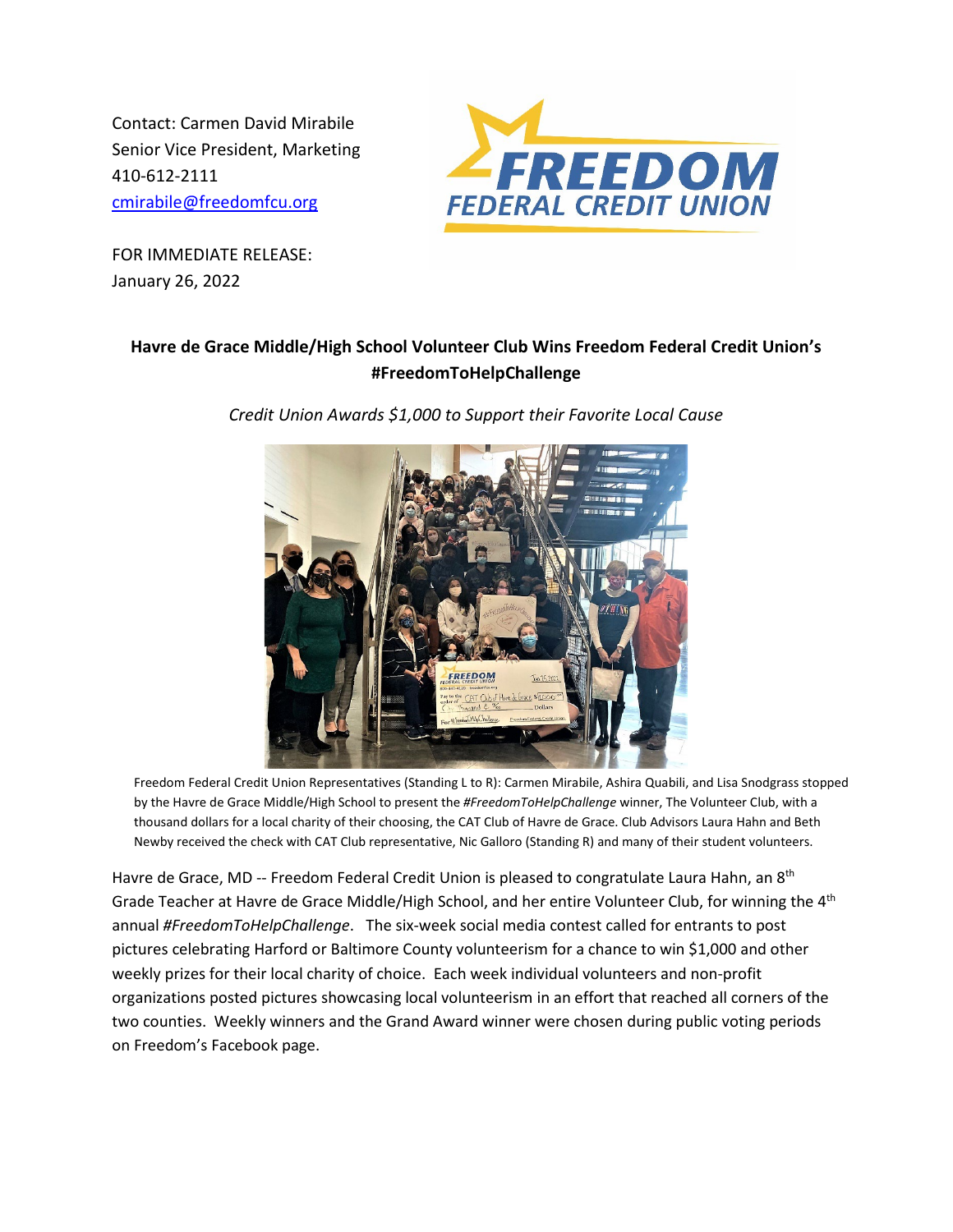"Our Havre de Grace Middle/High School Volunteer Club was so excited to be part of the *#FreedomtoHelpChallenge*," Hahn commented. "The students, parents and community all pitched in and voted to help us win! The students were so excited!" As a long-time Freedom member, this is not the first time Hahn has participated in Freedom-sponsored community efforts. Just this past summer, Freedom Federal Credit Union selected Hahn to receive one of their prestigious Golden Apple Educator Awards, for which she received a \$1000 grant to use towards her Volunteer Club. The Club is made up of a large cross-section of Havre de Grace middle and high school students who find acceptance and inclusion through service to their community.

The *#FreedomToHelpChallenge*'s grand award is a \$1000 donation to the winner's favorite local 501(C)3 nonprofit, and Ms. Hahn quickly designated the funds to the Havre de Grace CAT Club, a division of Community Projects of Havre de Grace. The HDG CAT Club is dedicated to keeping the streets and waterways of Havre de Grace clean and litter-free. The 10-year-old organization, directed by Al Peteraf, brings together concerned citizens all ages and walks of life who see the importance of caring for their hometown.

"The Volunteer Club is thrilled to be able to choose CAT Club for the donation," Hahn stated. "Mr. Al Peteraf and the CAT Club have been a great community partner, always supporting Volunteer Club and helping us connect to other community organizations that we are now happy to be working with! Congratulations Mr. Peteraf and CAT Club! And THANK YOU!"

"We are humbled and grateful for the generous support of Freedom Federal Credit Union and the School's Volunteer Club," commented Peteraf. "Our partnership with the volunteer club at the Havre de Grace Middle School is proof positive that our efforts are worth their weight in gold. Ms. Hahn has been an amazing positive force leading the way."

Peteraf has seen firsthand, not just the impact student volunteers have had in fulfilling their mission, but the effect on the kids themselves. He hopes to see the HDG CAT Club mirrored across the county and the state as he continues to demonstrate how their projects enhance the physical and environmental education experience of student volunteers. "CAT Club events build civic pride in a very real way," continued Peteraf. "These kids are phenomenal and sign up voluntarily in big numbers to do this work because they know they can actually make a difference. You should hear the encouraging things they say. CAT Club gives them a purpose and will surely set many of these kids on a path to do other great things."

Laura Hahn, along with a selection of her Volunteer Club students, and the CAT Club were all recently honored in a check presentation held at the new Havre de Grace Middle/High School by representatives from Freedom Federal Credit Union. The CAT Club of Havre de Grace, Maryland is always looking for more volunteers for their clean up events. Learn more and sign up by visiting their [CAT Club of Havre de](https://www.facebook.com/CAT-Club-of-Havre-de-Grace-509029652451423)  [Grace Facebook Page.](https://www.facebook.com/CAT-Club-of-Havre-de-Grace-509029652451423) Follo[w Freedom Federal Credit Union's Facebook page](https://www.facebook.com/FreedomFCU) for up-to-date information on the next *#FreedomtoHelpChallenge*.